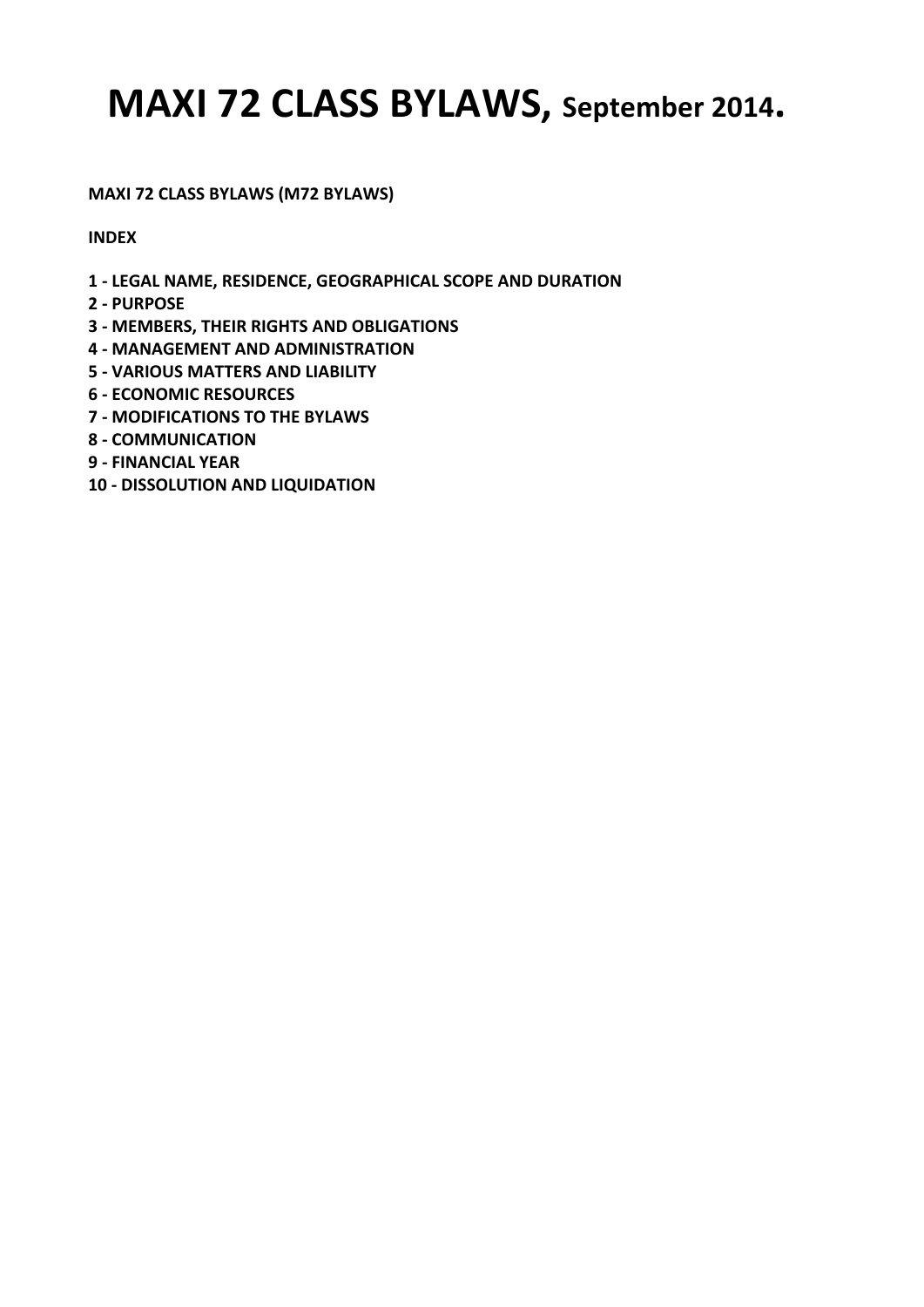### **1 - LEGAL NAME, RESIDENCE, GEOGRAPHICAL SCOPE AND DURATION**

#### 1.1 Legal Name:

Maxi 72 Class (M72 Class). The M72 Class is an International Maxi Association (IMA) affiliated nonprofit organisation, that is governed by these Bylaws, or for any matter not included herein by the M72 President or a majority decision of the M72 Executive Committee (if in place).

### **1.2 Residence: tbd**

### **1.3 Geographical Scope:**

The M72 Class will conduct activities in compliance with its purpose worldwide.

#### **1.4 Duration:**

The M72 Class is formed for an indefinite period and may only be dissolved by a 80% majority decision of the Regular Members at the Annual Class Meeting or a Extraordinary Class Meeting, for which all Regular Members have to be invited at least 60 days in advance of the scheduled date.

#### 2 - PURPOSF

2.1 To own, maintain and administer the M72 Rule.

2.2 To encourage competitive owner driver racing in M72 Class sailboats.

2.3 To promote and facilitate communications with and between owners of M72 boats, with the International Maxi Association (IMA), as well as with the media and the yachting community.

2.4 To present a united voice for the benefit of the M72 Class and M72 competition.

### **3 - MEMBERS, THEIR RIGHTS AND OBLIGATIONS**

The M72 Class has two options for Membership:

3.1 Regular Members: Limited to IMA Members who are the principal owner of a M72 in commission or under construction. When a M72 is owned by a company or corporation, only the principal owner of that organization may become a Regular Member of the M72 Class. In all cases the status of Regular Membership is not acquired until the Annual Class Dues have been paid in full. A Regular Member ceases to belong to the M72 Class when they fail to pay their Annual Class Dues on time. Annual Class Dues are established at the M72 Class Annual Meeting, per calendar year and due by December 15th for the next calendar year.

Any person or entity wishing to become a Regular Member shall apply for Membership to the M72 President / Executive Committee by filling out the M72 Class Membership Application form. In case admission is denied the applicant shall be notified in writing, explaining in brief the reasons for the decision and at the same time circulate the decision and reasoning to the Regular Members of the Class.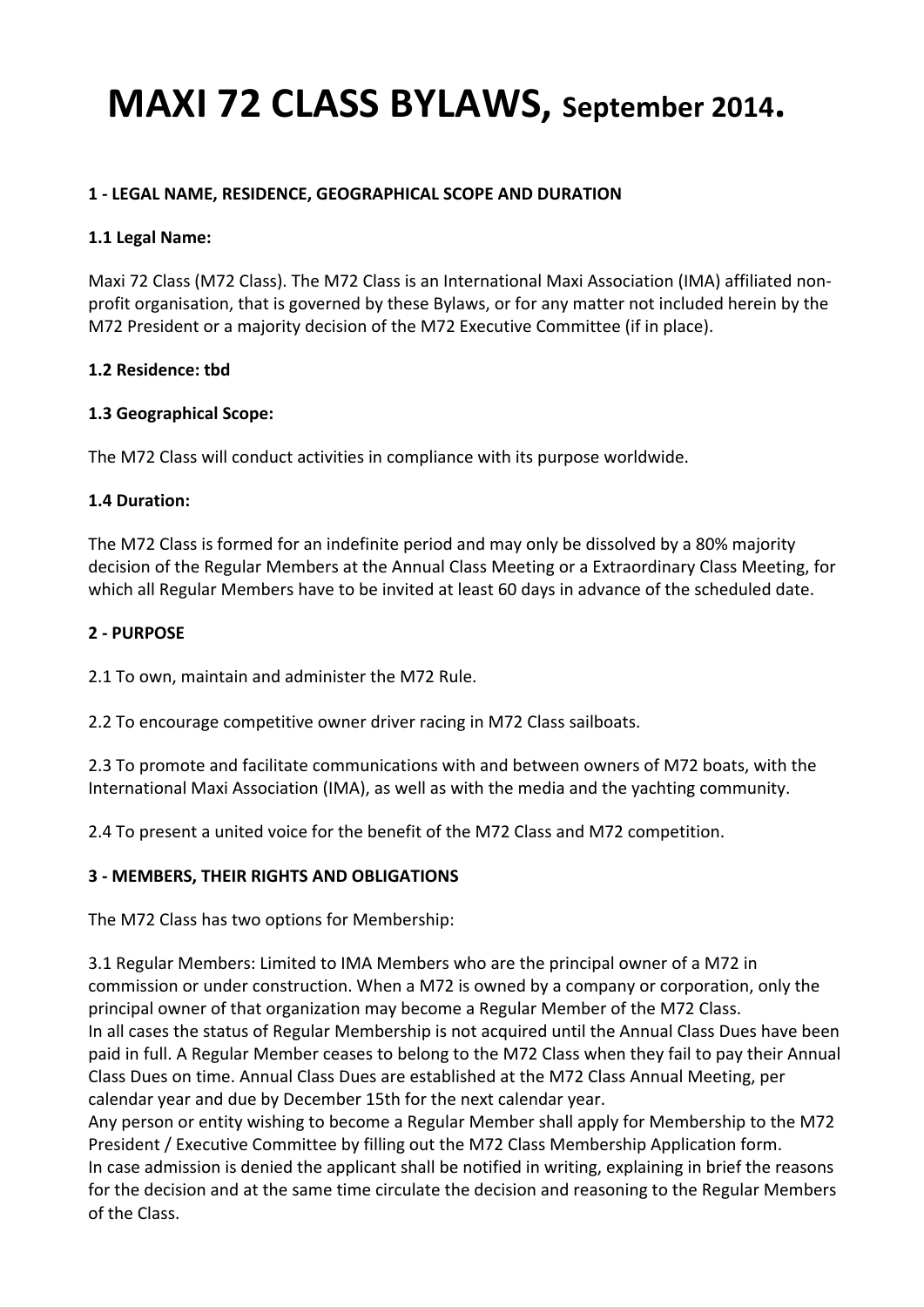3.2 Honorary Members: Presented by the M72 President for approval at the Annual Class Meeting. They have the right to attend and to participate in the deliberations at the Annual Class Meeting, but have no right to vote. Honorary Members pay no dues.

3.3 The Class Manager will keep a register containing the Regular Members first names, surnames, residence, contact details and boatname(s).

3.4 Regular Member Obligations: 

1. To comply with what is set out in these Bylaws and any decisions adopted at the Annual Class Meeting. 

2. To notify the Class Manager of the intention to participate in the Annual Class Meeting, whether in person or by representation.

3. If elected accept a position as M72 President or on the M72 Executive Committee and fulfil the responsibilities for which they are elected.

4. Pay the Annual Class Dues within the required period.

5. Notify the Class Manager of changes in residence, contact details and boat details.

- 3.5 Regular Members Rights:
- 1. To participate in votes and deliberations at the Annual Class Meeting and in electing the M72 President and/or Executive Committee Members.

2. To receive information regarding the M72 Class activities, in particular the Annual Calendar of sporting and social activities.

- 3. To take part in all the M72 Class sporting and social activities.
- 4. To make use of the services provided by the M72 Class.
- 5. To monitor and audit the accounts of the M72 Class.
- 6. To stand for a position as Class President or in the M72 Executive Committee.

3.6 Loss of Regular Membership shall be occasioned by:

- 1. Upon notification in writing to the M72 President.
- 2. Upon death.
- 3. Upon bankruptcy.

4. Upon expulsion, if the conduct of the member is considered by the M72 President or Executive Committee to be injurous to the character or interests of the M72 Class. The member shall be given the possibility to offer an explanation, orally or in writing, at the Annual Class Meeting. The decision of the Annual Class Meeting is final.

5. By not complying with the condition that a Regular Member shall have a M72 boat in commission or under construction.

6. A delay of over 6 months of paying the Annual Class Dues.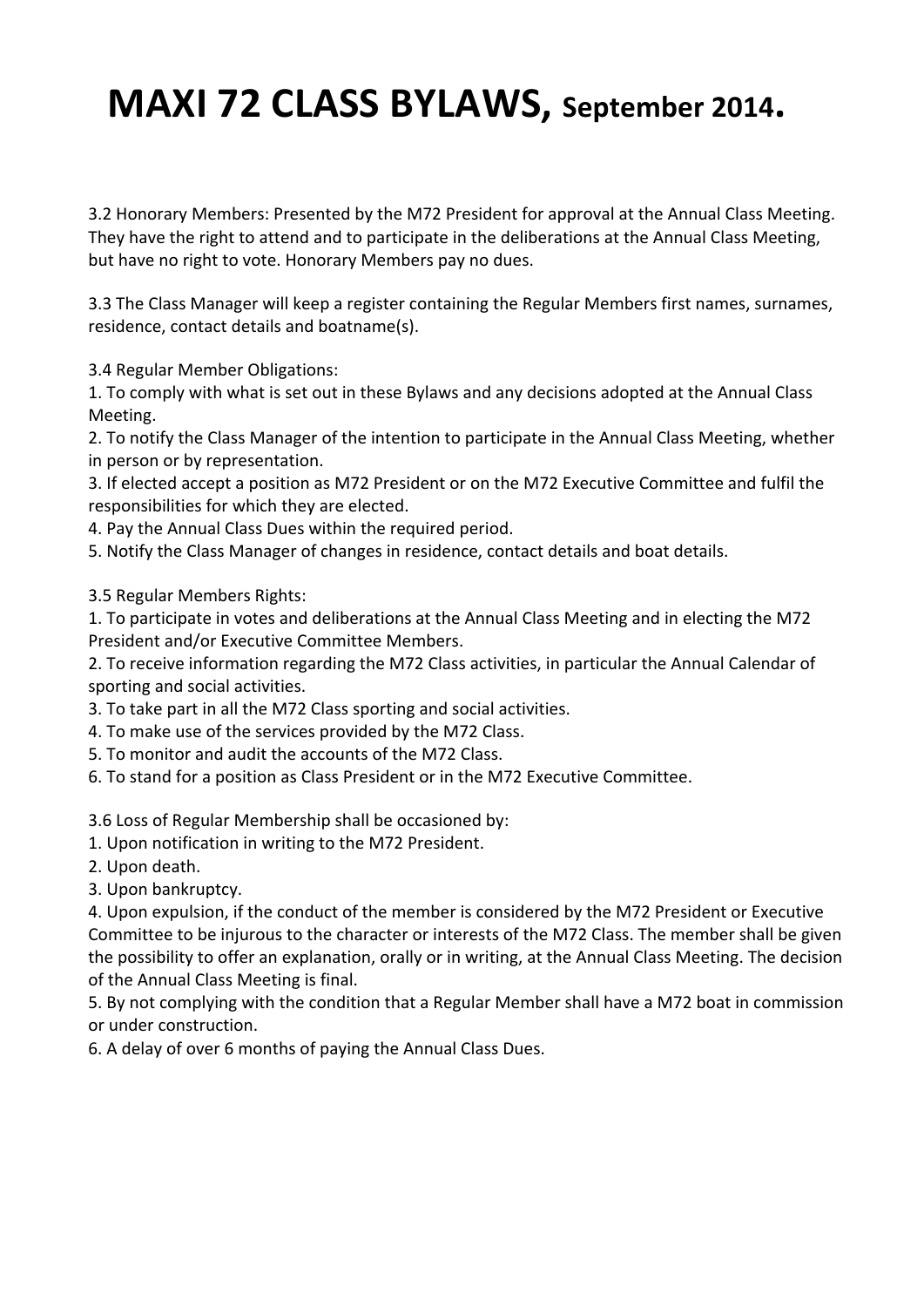### **4 - MANAGEMENT AND ADMINISTRATION**

The M72 Class will be governed by the following bodies:

1. The Annual Class Meeting, or optional the Extraordinary Class Meeting.

2. The M72 Executive Committee, presided by the M72 President.

3. In case of the absence of a M72M Executive Committee (an option if less than ten Regular Members) the M72 President.

4.1.1 The Annual Class Meeting (ACM): The Annual Class Meeting is the supreme governing body of the M72 Class and comprises all Regular Members of the same as well as one representative of IMA, either the IMA President or the IMA Secretary General. Any decisions taken in accordance with these Bylaws are obligatory for all Members, including dissidents and those who have not participated in the Annual Class Meeting. It is held obligatorily each financial year, at least 9 months after the previous ACM. In the beginning of the ACM a list of those attending must be made. In principle all Regular Members should be present or properly represented, but failing to meet this requirement shall not invalidate the decisions taken at the ACM.

4.1.2 The object of the ACM is to evaluate the management of the M72 President and/or Executive Committee, approve of accounts and balances and the annual report on the previous financial year. If applicable approve the budget and resolve issues that have been submitted to the President and/or Executive Committee and appear on the Agenda.

4.1.3 Date and place of the ACM to be announced in writing / email a minimum of 60 days before the ACM by the M72 Class Manager.

4.1.4 Agenda is to be set by the M72 President and announced a minimum of 60 days before the ACM. The Agenda may be amended and documents may be added by the M72 President and/or Executive Committee during the 60 day period or by a majority request at the beginning of the ACM. 

4.1.5 Written proposals for amendments on the M72 Rule, the M72 Bylaws and the M72 Interpretations must be provided to the M72 President and/or Executive Committee a minimum of 60 days before the ACM, other proposals a minimum of 30 days before the ACM.

4.1.6 The M72 Bylaws can only be amended by 80% of the Regular Members in good standing voting. The M72 Rule, as well as the M72 Interpretations can only be amended by 2/3rds of the Regular Members in good standing voting. All other issues by majority vote.

4.1.7 Up to two representatives per yacht may attend the ACM with one vote cast per boat by the Regular Member in good standing or their authorized representative. To have an authorized representative vote in the absence of a Regular Member, a signed proxy statement must be provided to the M72 Class Manager.

4.1.8 At the ACM the Regular Members select from their midst the M72 Class President and the M72 Executive Committee (if applicable).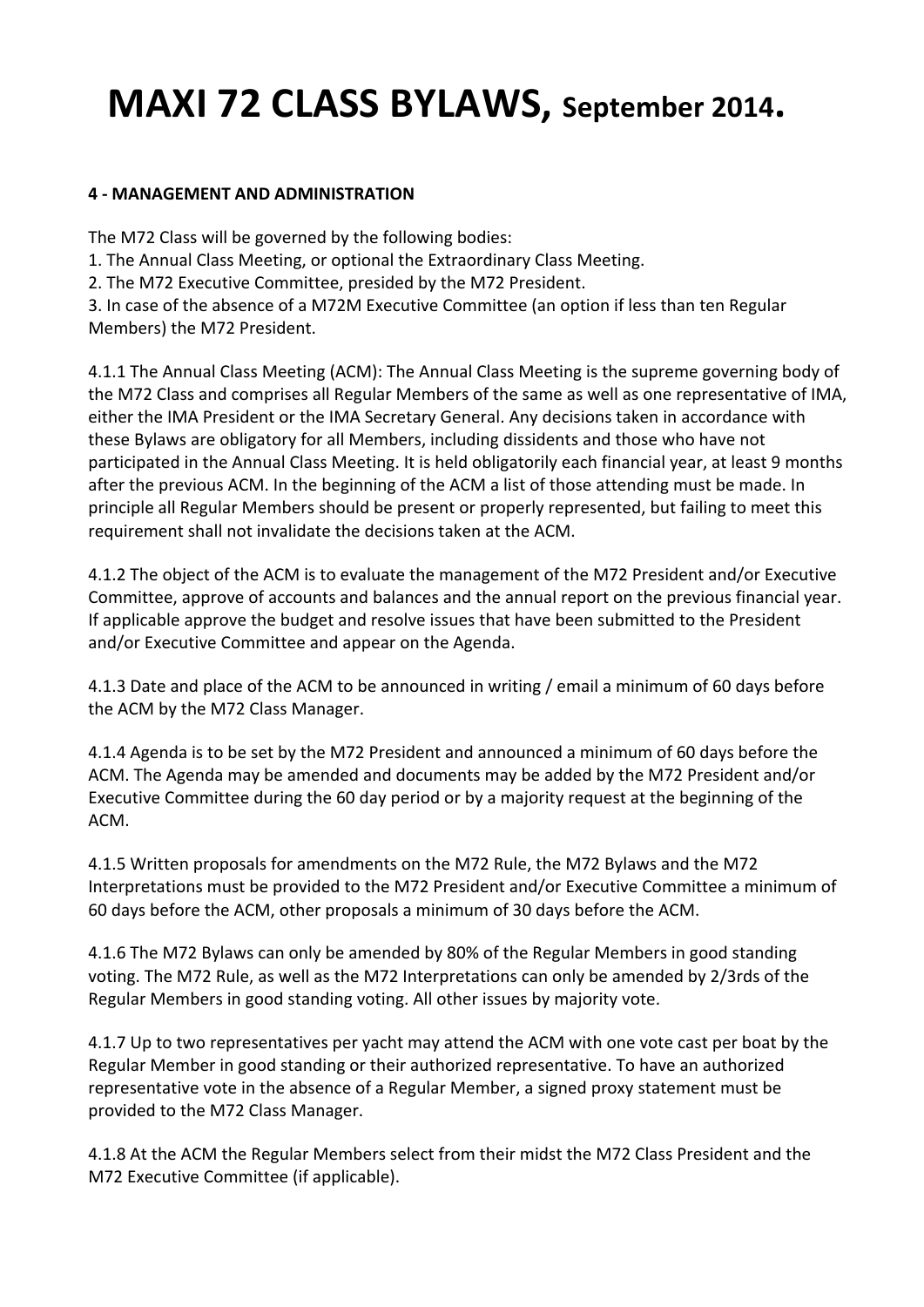4.1.9 The M72 Class President, or his chosen representative from the M72 Executive Committee Members, or in case M72 Executive Committee Members unavailability, from the Regular Members, will lead the ACM.

4.1.10 Voting shall be by roll call. Voting shall remain secret, if so requested by any Regular Member or their representative. In case of a tied vote, the Presidents vote will be decisive.

4.1.11 Decisions taken at the ACM will be recorded in the ACM Minutes by the Class Manager or his authorised representative and must be signed by the M72 Class President and the Class Manager, or those authorised to represent them. The ACM Minutes shall be send to all Regular Members by email within 6 weeks of the ACM.

4.1.12 The Extraordinary Class Meeting (ECM): Any Class Meeting that is not the ACM is an Extraordinary Class Meeting. It can be called upon by the M72 President (or the M72 Executive Committee) or by 30% of the Regular Members in good standing. The request for such a meeting must be accompanied by the matters to be discussed. The ECM shall be held between 30 and 60 days that the request is communicated in writing or by email. The M72 Class President, or his authorised representative chosen from the M72 Executive Committee Members, or in case M72 Executive Committee Members unavailability, from the Regular Members, will lead the ECM. Voting and minutes will be as in case of the ACM.

4.2.1 M72 Executive Committee (ExCom), presided by the M72 Class President: The M72 Class shall be represented by an Executive Committee comprising of a minimum number of 3 and a maximum number of 5 members, including the M72 Class President once the class has ten or more Regular Members. Only Regular Members can be a member of the ExCom. The ExCom will be elected by the ACM, which will also appoint the Class President and optionally a Class Vice-President, a Class Secretary and a Class Treasurer. The mandate runs for the members of the ExCom shall be 2 years, and they may be re-elected indefinitely for further 2 year periods. In the event that a vacancy appears on the ExCom, the Class President may propose the election of a Regular Member to the other members of the ExCom and this must be ratified at the following ACM.

4.2.2 The ExCom will meet as often as the interest of the M72 Class dictates. To be decided by the Class President, who is in charge of giving notice for meetings. For any such session the majority of ExCom members must be present or represented. Members of the ExCom may delegate their attendance to other members of the ExCom in writing or by email. The Class President may propose to hold meetings in writing, by Skype or similar services, or by email, without requiring attendance, provided no member objects to this.

4.2.3 Decisions will be taken by a majority of the votes present/represented. Decisions will be recorded in minutes and signed by the Class President and one other ExCom member.

4.2.4 The powers of the ExCom: The ExCom is invested with the broadest powers to govern, manage and represent the M72 Class. In particular it will have the following powers: a) To regulate its own functions, accept the resignation of any of its members and assign the M72 Class Manager, the M72 Chief Measurer and Committees and Commissions it deems necessary for the correct running of the M72 Class.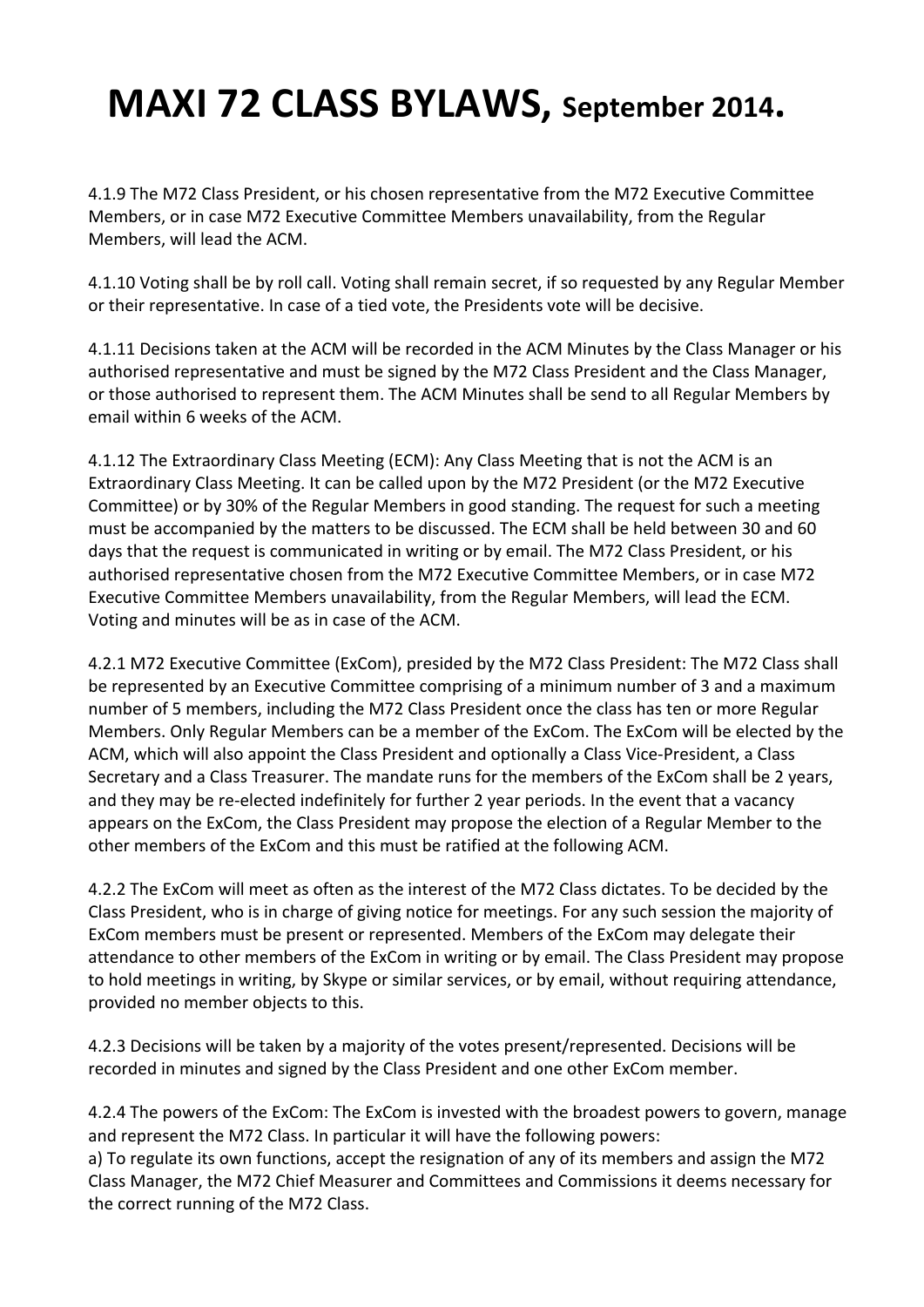b) Sign in the name of and in representation of the M72 Class via its President, or the Treasurer, or any person assigned or appointed to this effect.

c) To conduct all of the management duties and work necessary to achieve the main object of the M72 Class.

d) To open and close or instruct the Class Manager to open or close current bank accounts in the name of the M72 Class and have these available for use in the administration and management of any matters pertaining to the M72 Class.

e) To authorise all types of Expenses by the M72 Class and, in particular, general administration and management costs.

f) To enter into, contract and authorise all types of proceedings, obligations and contracts concerning any type of assets and rights, with the exception of the alienation and taxation of M72 Class assets; the express authorisation of the ACM is required for this purpose.

g) To appoint and dismiss all M72 Class staff, as well as establishing their working conditions and remuneration. 

h) To represent the M72 Class before all kinds of authority, body, court or tribunal, taking any actions required or desisting therefrom at any type of proceedings.

i) To affiliate the M72 Class with any other national or international body it deems pertinent and to maintain the affiliation with IMA on a regular basis.

j) To fully or partially delegate its powers by awarding the corresponding powers to third parties.

The aforementioned list of powers is for purely expository purposes and does not limit in any way the broad scope of powers incumbent on the ExCom for governing, managing and running the M72 Class. 

4.2.5 Functions of the M72 President in case the class has an ExCom:

a) To represent the M72 Class in all public and private acts and act as its legal representative.

b) To propose the formation of Committees and Commissions to the ExCom.

c) To send notice of and preside over M72 Class Meetings, in particular the ACM and the ExCom meetings. 

d) To approve all M72 Class statements and communiquées and assume responsibility for recommendations made by the M72 Class.

4.2.6 Functions of the M72 President in case the class has no ExCom:

As in 4.2.4 and in 4.2.5, but for the powers indicated in 4.2.4 seeking the approval of a majority of the members, preferably at a member meeting (ACM or ECM).

4.2.7 Functions of the M72 Vice-President, should there be one:

a) To substitute the President in his/her temporary or permanent absence.

b) To maintain the M72 Class legal matters in order, and ensure that its actions comply with these Bylaws. 

c) To represent the ExCom on any Commissions it may constitute or appoint.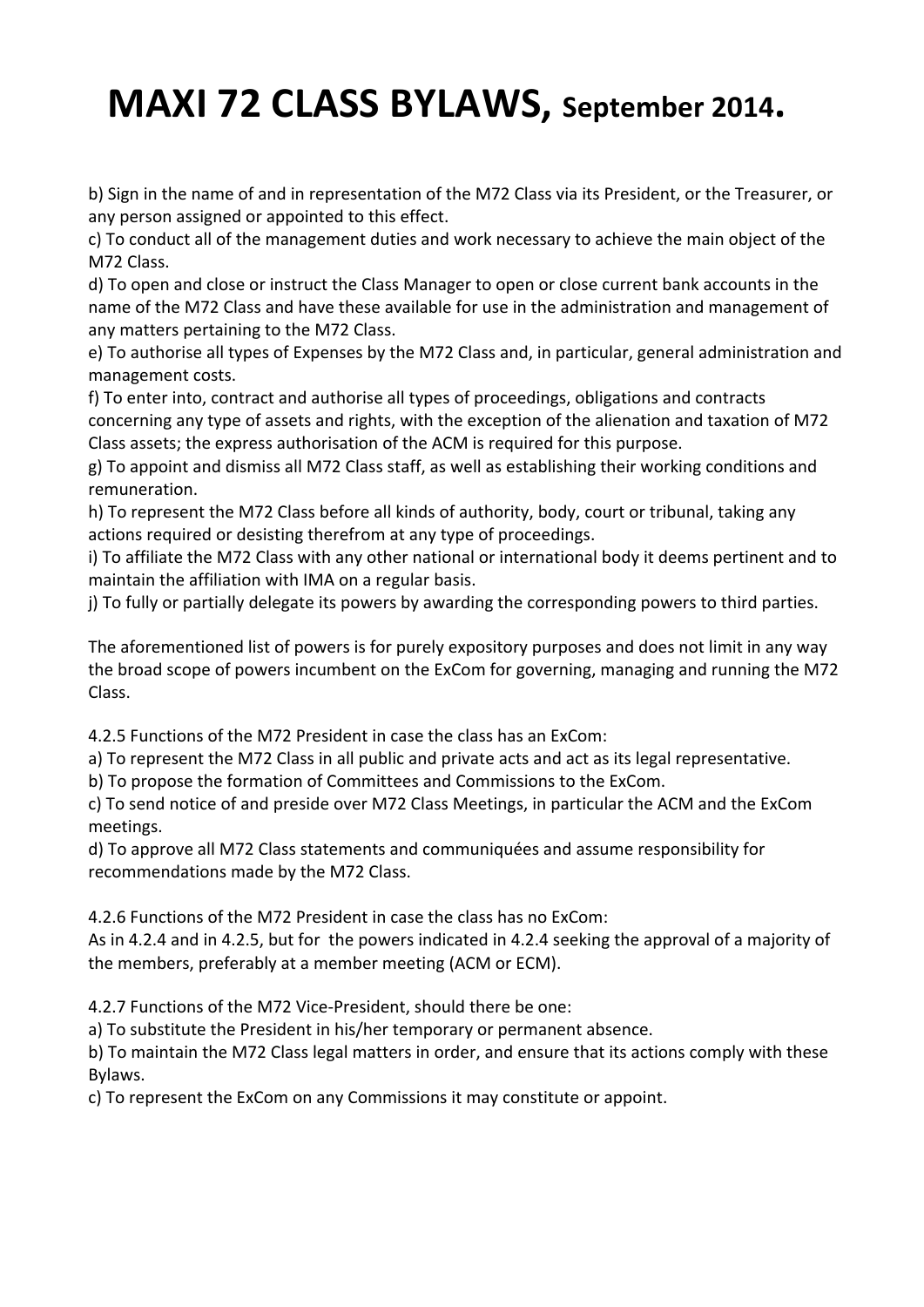4.2.8 Functions of the M72 Secretary, should there be one:

a) To take responsibility for all of the M72 Class statements and communiquées and keep the M72 Class records.

b) To prepare, publish and file the Minutes at all meetings of the Excom and the ACM, attaching any supplementary material presented.

c) To maintain a register of Regular Members and their Delegates.

4.2.9 Functions of the M72 Treasurer, should there be one:

a) To safeguard and manage the M72 Class funds, acting as its representative in all financial transactions, including the opening and closing of bank accounts in the M72 Class name. b) To charge Regular Members the ordinary and extraordinary fees agreed by the ACM. c) To make payments that have been approved by the ExCom and/or the ACM.

d) To prepare the M72 Class budget, and keep a complete and exact record of all financial transactions, presenting the M72 Class Account Statement to the ACM on an annual basis or whenever requested to do so.

4.2.10 M72 Class Manager: The M72 Executive Committee appoints the M72 Class Manager for a 2 year period. The Class Manager runs the M72 Class daily affairs as instructed by and in communication with the Class President and the Excom. The ExCom may charge him with the administrative work related to the optional functions of Class Secretary and Class Treasurer. Furthermore the Class Manager is in charge of rule interpretation (in consultation with the Chief Measurer and if required the Technical Committee) and regatta and operations planning. The Class Manager reports to and makes policy decisions in consultation with the Class President and/or the Excom. The Class Manager has the final say in disputes, provided he has the backing of the majority of the M72 President / Executive Committee in case of disputes in which the decision is contested in writing by the Chief Measurer or a Regular Member.

4.2.11 Technical support/advice: The M72 Executive Committee in consultation with the Class Manager may appoint/ask members for the M72 Technical Committee. Members of this Committee may be active industry professionals and will not be restricted by their membership of the Technical Committee from selling services or equipment for competition in the M72 Class.

4.2.12 M72 Chief Measurer: The M72 Executive Committee appoints the M72 Chief Measurer for a 2 year period. The Chief Measurer reports to and makes policy decisions in consultation with the Class Manager. The Chief Measurer, in consultation with the Class Manager, appoints the other Class Measurers who shall report their measurements and findings in a timely manner back to the Chief Measurer and Class Manager. The Chief Measurer is responsible for consistency and quality in measurement procedures and inspections, and for the issuing of M72 Class Certificates and Revalidations. 

4.2.13 M72 Class Certificates: M72 Class Certificates shall be issued by the Chief Measurer, in consultation with the Class Manager and shall be signed by both. The first M72 Class Certificate issued each year shall be free and then EUR 200,- per certificate thereafter.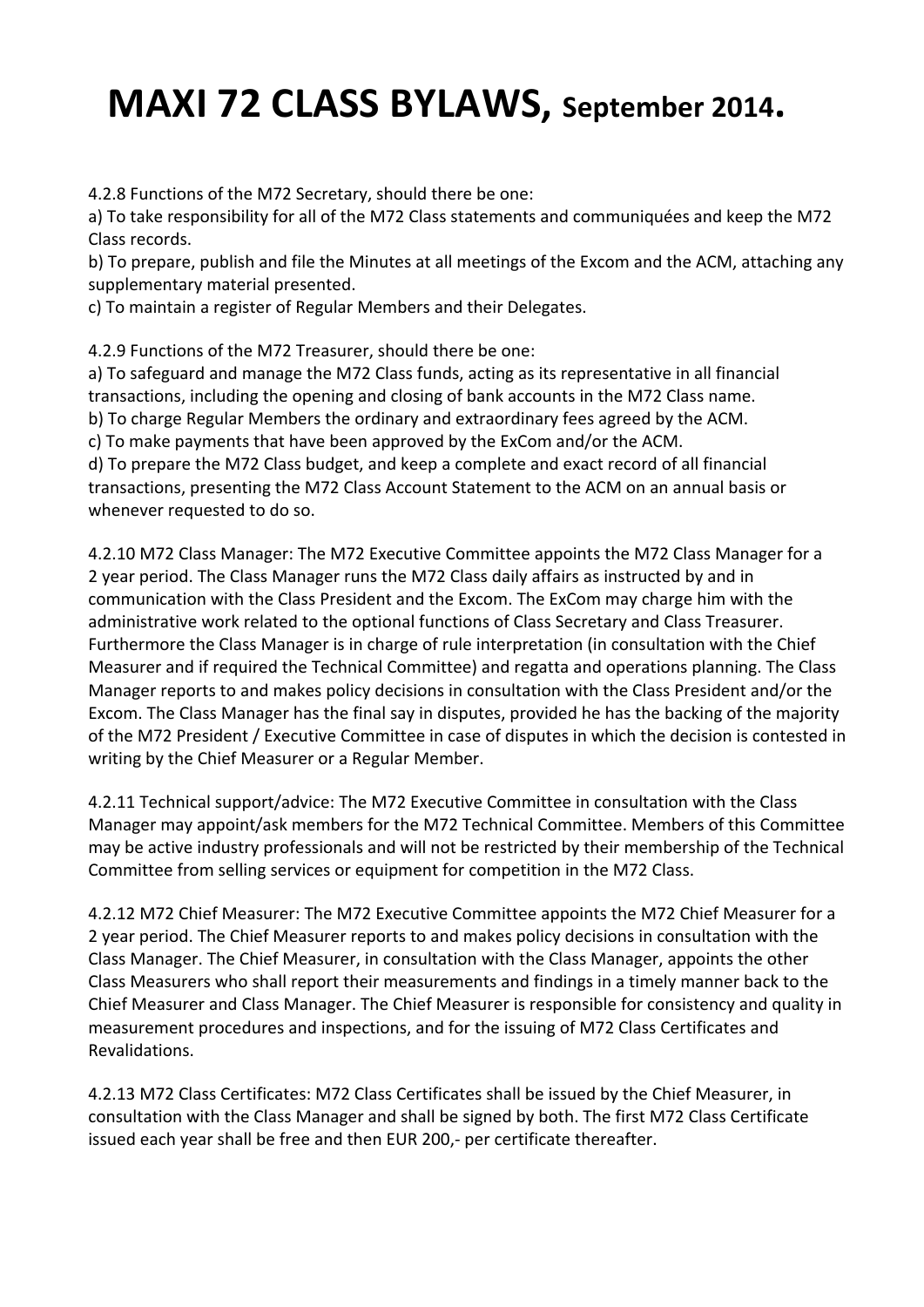4.2.14 M72 Class Certificate Changes and Revalidations: A Class Certificate is only valid when the measurements and data are correct. It is the Owner's responsibility to ensure that his yacht complies with the M72 Rule and to report any changes to a M72 Measurer. At the end of each year, the Chief Measurer shall send a revalidation questionnaire to the Owner of each yacht. It shall be reviewed with the current IRC Certificate by the Chief Measurer. When the yacht's measurements and data comply with the M72 Rule, a new Certificate shall be issued.

The Certificate shall be valid until the last day of the calendar year of issue unless changes are made to the yacht, at which time an updated Certificate may be issued.

4.2.15 M72 Helmsman Eligibility Committee: The M72 Class shall have an Helmsman Eligibility Committee. The ACM chooses one of the members to participate in this Committee together with the Class President and the Class Manager. For class events all helmsmen competing shall be approved by the M72 Helmsman Eligibility Committee. Helmsmen shall meet all criteria outlined in the M72 Rule and shall submit their completed application form (Appendix .. M72 Rule) to the M72 Helmsman Eligibility Committee for a ruling. The Class Manager will keep a list of the rulings and publish this list on the class website. In case a member of the M72 Helmsman Eligibility Committee is filing an application then this committee member shall be replaced by one of the class members. The replacement shall be asked and appointed by the Class President and in case of the applicant being the Class President by the other Class Member in the Committee. A Class Member or M72 Charterer may ask review of the decision by the M72 Helmsman Eligibility Committee. In which case the Committee shall be extended by two Class Members. The decision then is final.

### **5 - VARIOUS MATTERS AND LIABILITY**

5.1 M72 Class events may have restrictions on the status of crew and/or helmsmen. Restrictions shall only be possible when supported by a decision of the M72 ExCom and approved by the Members at the following Annual Meeting.

5.2 Regional Fleets: The M72 ExCom may recognize a Regional M72 Fleet. A Regional M72 Fleet shall abide by the Rule, Bylaws and Interpretations of the M72 Class. The M72 ExCom may allow regional interpretations of the rules concerning crew and/or helmsman status, format of racing and limits on configuration changes and sails. All media rights and rights to the M72 name and logo remain with the M72 Class. Their use by Regional Fleets shall be communicated with and sanctioned by the M72 ExCom. World Championship/Global Championship and Continental Championship events shall be raced under the M72 Rule, regardless of geographic location.

5.3 Inspection: A yacht shall carry on board its current M72 Certificate as well as the current IRC Certificate. A M72 Class Measurer, the Chief Measurer or the Class Manager may inspect a yacht at any time. If the yacht is found not to comply with the M72 Class rules, or Notice of Race / SI, they shall report their findings to the local Race Committee, Event Measurer and to the Chief Measurer and Class Manager.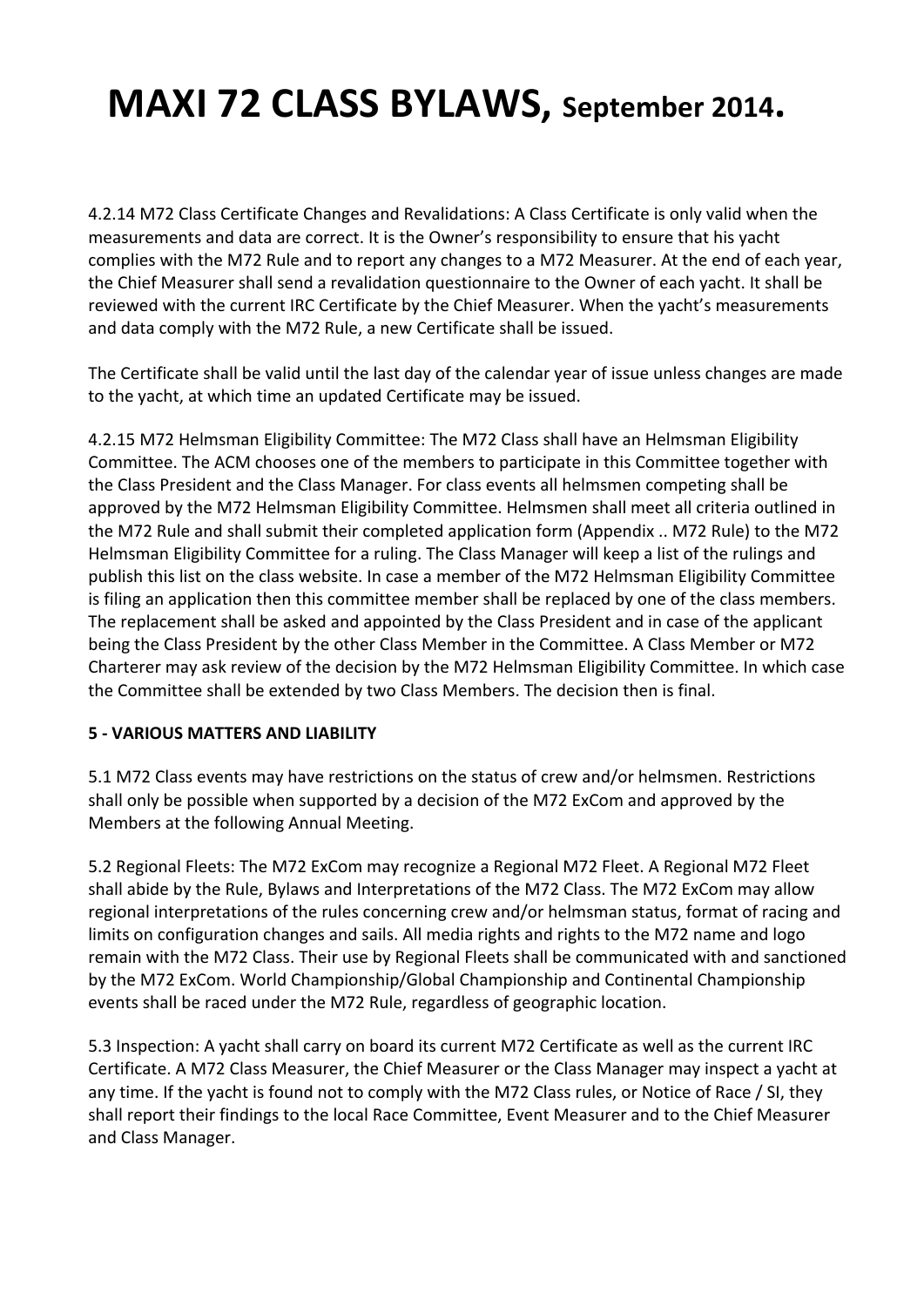5.4 Liability: The safety of a M72 and its entire management, including insurance, shall be the sole responsibility of the owner/competitor who must ensure that the boat is fully sound, thoroughly seaworthy, and operated by a crew sufficient in number and experience that are physically fit to face bad weather. The owner/competitor must be satisfied that:

a) The hull, spars, rigging, sails and all equipment are sound.

b) All safety equipment is properly maintained, stowed and in date.

c) The crew knows where such equipment is kept and how it is used. The ultimate decision on whether or not to race remains the sole and inescapable responsibility of the owner or the owner's representative. None of the establishment of these Rules, Bylaws and Interpretations, their use by the Race Organizers, the issue of a M72 Class Certificate under these rules, nor any inspection of the boat under these rules or other applicable rules shall constitute any representation or warranty by the M72 Class Members, the M72 Class President, the M72 Executive Committee, the M72 Class Manager and the M72 Class Measurers as to the seaworthiness of any boat or the safety of any gear and shall not in any way limit the absolute responsability of the owner/competitor referred to in the above section.

### **6 - ECONOMIC RESOURCES**

6.1 Ordinary Economic Resources: The M72 Class Annual dues as established at the ACM.

6.2 Extraordinary Economic Resources: 

a) Sponsor fees, subsidies, donations, bequests, pensions, etc., received from public and/or private bodies and natural persons.

b) Movable items and property acquired by the Association for any reason.

c) Extraordinary fees established by the ACM.

6.3 Amount of Equity and Annual Budget: The Association is constituted with a net worth of EUR 9.000,- (NINE THOUSAND EUROS).

### **7 - MODIFICATIONS TO THE BYLAWS**

7.1 Proposals for modification:

a) See 4.1.5, 4.1.6 and 4.1.12

b) The ACM will consider the proposed modifications as the first point on the Agenda.

c) During discussion of modifications to the Bylaws, any further modification may be proposed (whether related to the modifications originally proposed or not), provided that it has the support of at least three attending Regular Members in good standing.

### **8 - COMMUNICATION**

### 8.1 Communication:

a) The M72 Class Manager will act as the main channel for the recompilation, maintenance and distribution of information to Members.